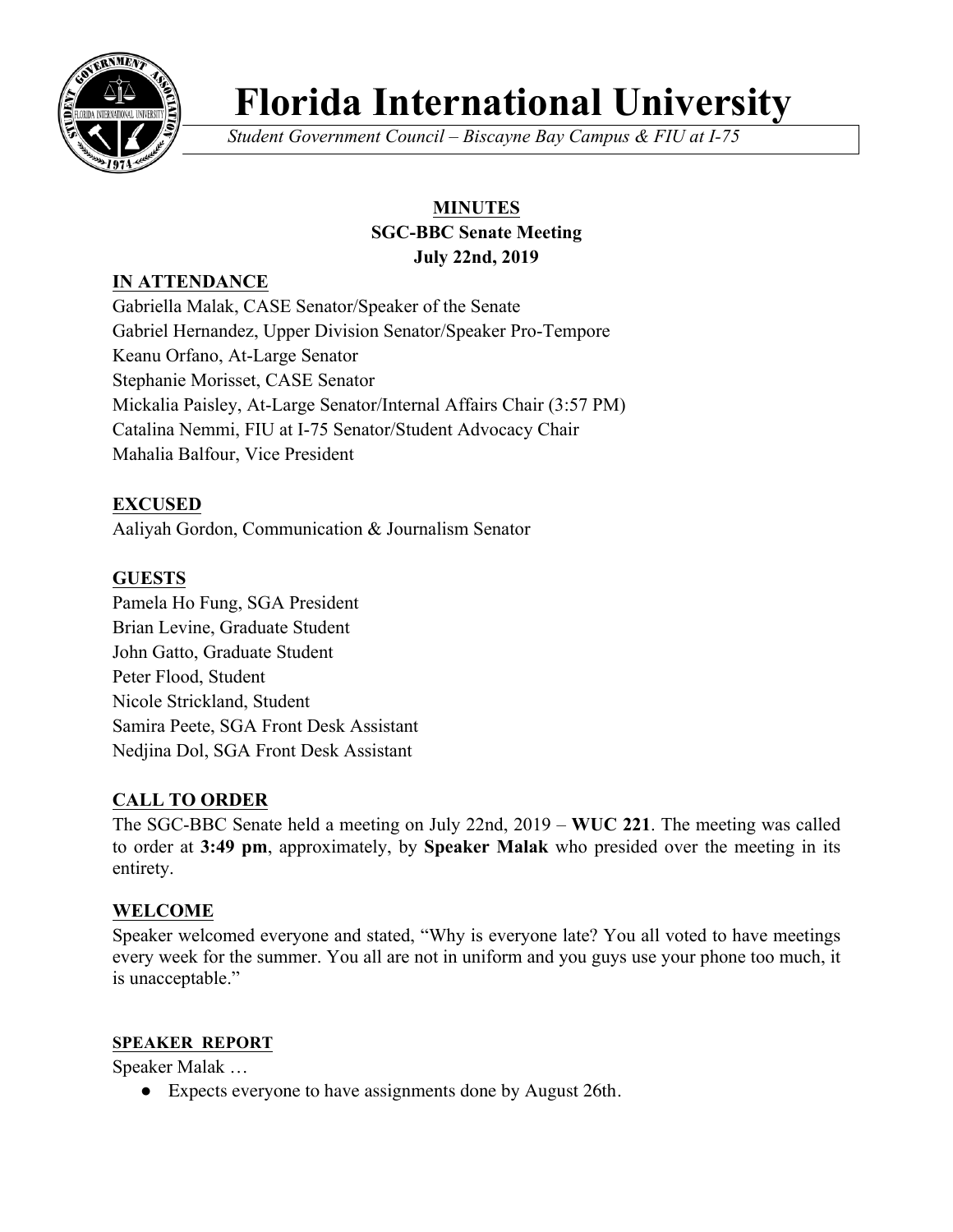- Created a google form on Team Drive for all reports.
- Sent a document last week to put in reports but no one put in their reports.
- This is the last senate meeting of the summer semester.
- We will have a U-Wide meeting soon.

#### **VICE PRESIDENT REPORT**

Vice President Balfour …

- Just got back from Arizona, it was fun, learned a lot, and it was hot.
- Pharmabox is up and running, if you are passing by, please tag pictures and tag SGA.
- The president roundtable was a success.
- Will be meeting with SPC President tomorrow.

#### **SPEAKER PRO'S REPORT**

Speaker Pro Hernandez…

• Came back from the conference, had a great time, network, and grateful for the opportunity.

#### **OLD BUSINESS**

#### **1. Approval of the Minutes**

Senator Orfano moves to approve Senate Meeting Minutes of 7.15.2019. Senator Nemmi seconded. Motion passed unanimously.

#### **NEW BUSINESS**

## A. John Gatto (Graduate Funding \$300)

Speaker Malak asked John Gatto to present himself for 3 minutes in front of the senate followed by 3 minutes Q&A.

John Gatto presented himself.

Senator Orfano moves to approve the Graduate Funding of \$300 to John Gatto. Senator Morisset seconds.

ROLL CALL: Speaker Malak: Yea Senator Hernandez: Yea Senator Morisset: Yea Senator Orfano: Yea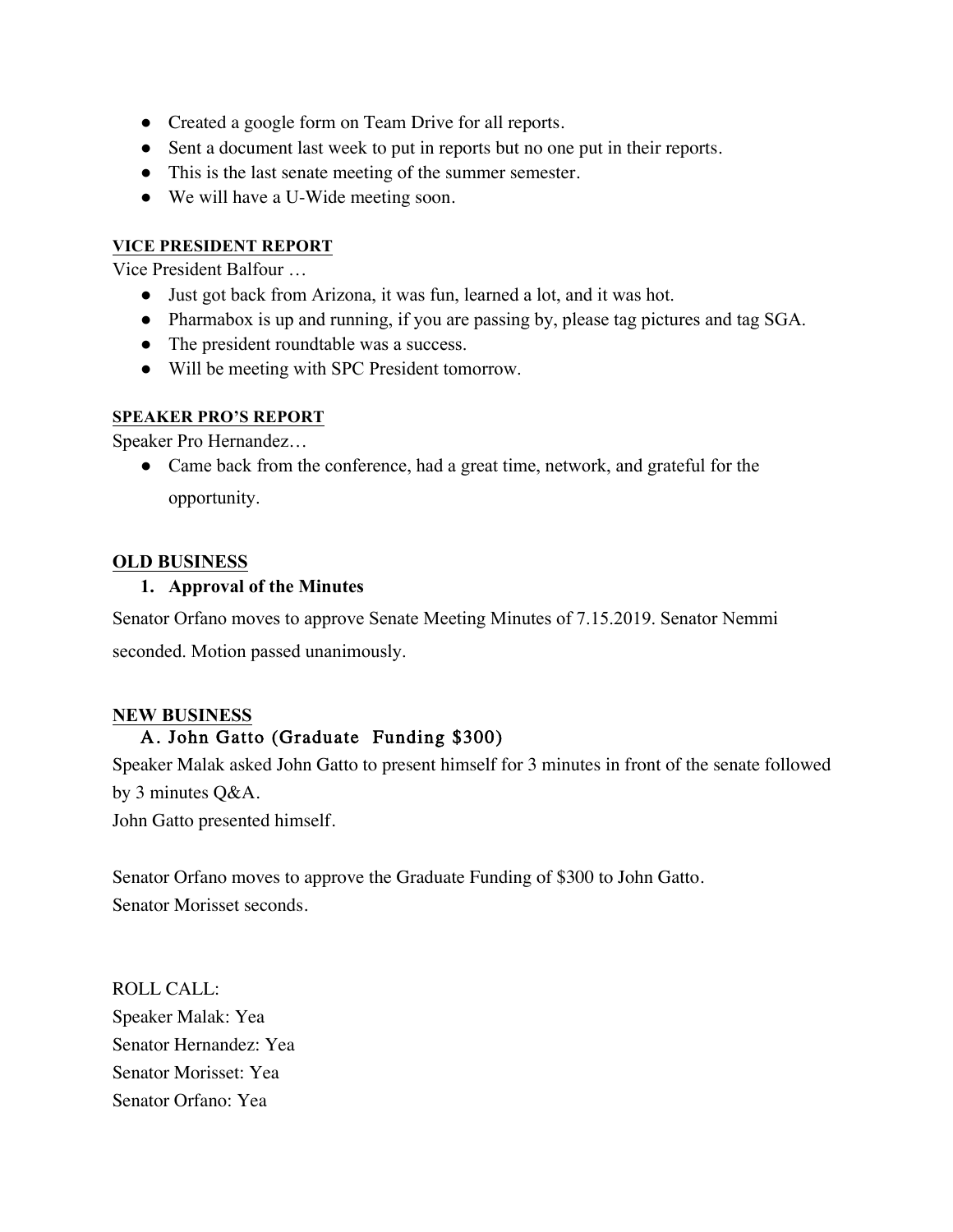Senator Paisley: Abstain Senator Nemmi: Yea

With a vote 5/0/1, Graduate funding of \$300 was allocated to John Gatto.

## B. Peter Flood (Graduate Funding \$300)

Speaker Malak asked Peter Flood to present himself for 3 minutes in front of the senate followed by 3 minutes Q&A. Peter Flood presented himself.

Senator Nemmi moves to approve the Graduate Funding of \$300 to Peter Flood. Senator Paisley seconds.

ROLL CALL: Speaker Malak: Yea Senator Hernandez: Yea Senator Morisset: Yea Senator Orfano: Yea Senator Paisley: Yea Senator Nemmi: Yea

With a vote 6/0/0, Graduate funding of \$300 was allocated to Peter Flood.

## C. Nicole Strickland (Graduate Funding \$300)

Speaker Malak asked Nicole Strickland to present herself for 3 minutes in front of the senate followed by 3 minutes Q&A. Nicole Strickland presented herself.

Senator Orfano moves to approve the Graduate Funding of \$300 to Nicole Strickland. Senator Morisset seconds.

ROLL CALL: Speaker Malak: Yea Senator Hernandez: Yea Senator Morisset: Yea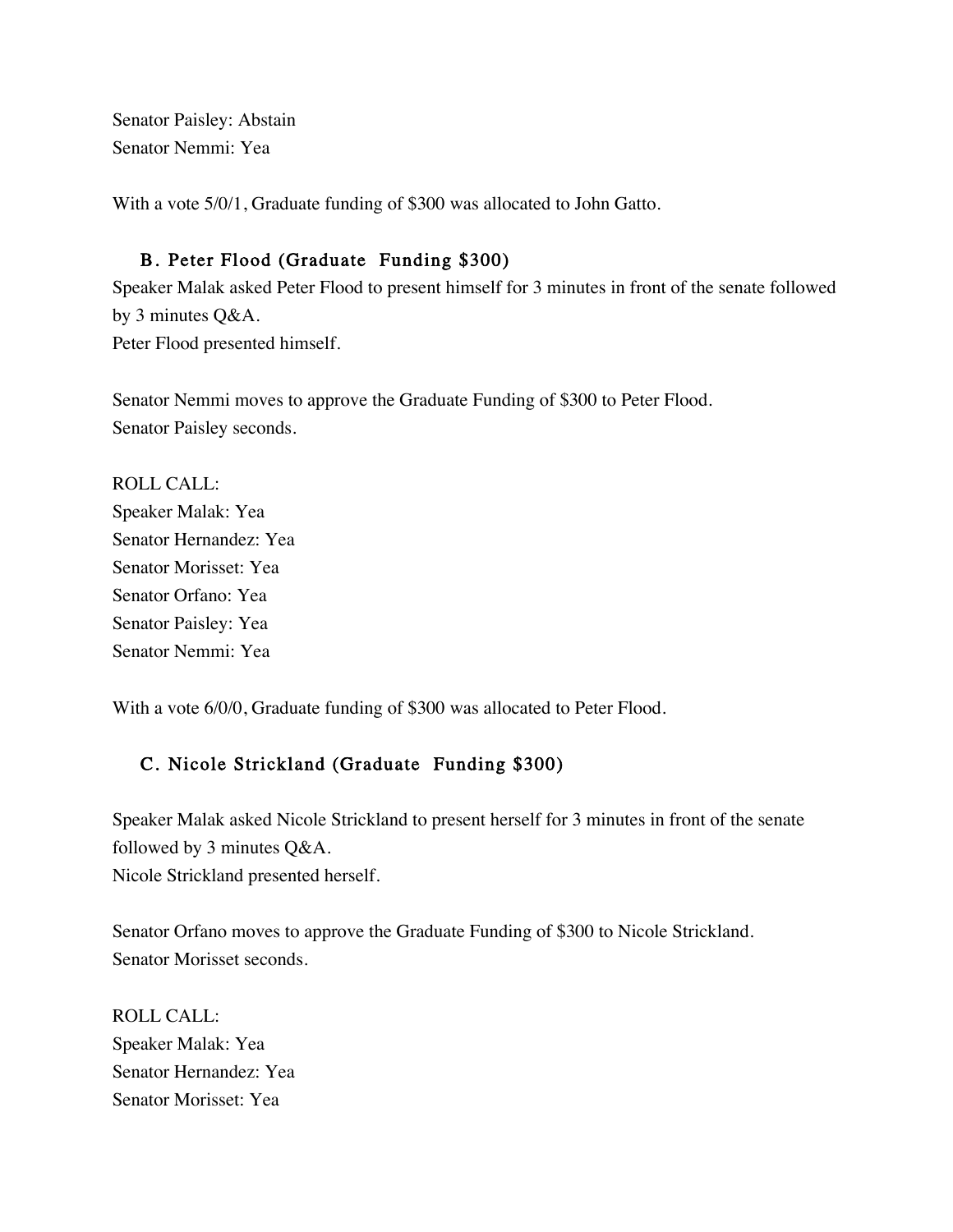Senator Orfano: Yea Senator Paisley: Yea Senator Nemmi: Yea

With a vote 6/0/0, Graduate funding of \$300 was allocated to Nicole Strickland.

## D. SGA Day Planning

Speaker Malak stated, "we are finalizing planning for SGA Day today." Speaker Pro Hernandez stated, "I came with a draft for ideas." Speaker Malak stated, "We should stick to one theme." Senator Morisset stated, "My idea is to have an event to promote SGA in the morning. In the afternoon, we should have a movie in collaboration with SPC." Vice President Balfour stated, "We can have museum type of event, where we showcase what SGA have done, followed by a game of Kahoot in each section. In the afternoon, we can have a speaker in the theater."

#### Point of Personal Privilege - Senator Orfano (4:24pm)

Speaker Pro Hernandez presented his plan to the senate.

- Theme: Super SGA Hero with two teams that work together to make SGA better. (Cabinet vs Senate)
- SGA Day will have a representative and fun aspect including giveaways, games, etc.
- I included everyone's ideas in this plan, I will also email you all the draft.

#### Point of Personal Privilege RETURN - Senator Orfano (4:27pm)

President Pamela stated, "I love the idea, please email it to the council so we can visualize it." Senator Morisset stated, "We should have a table in front of the SGA office as well." Vice President Balfour stated, "After this meeting, let's meet up so we can put things in action."

Senator Orfano open floor for nomination.

Senator Paisley nominate Senator Morisset for Finance Chair. Senator Morisset accepts nomination.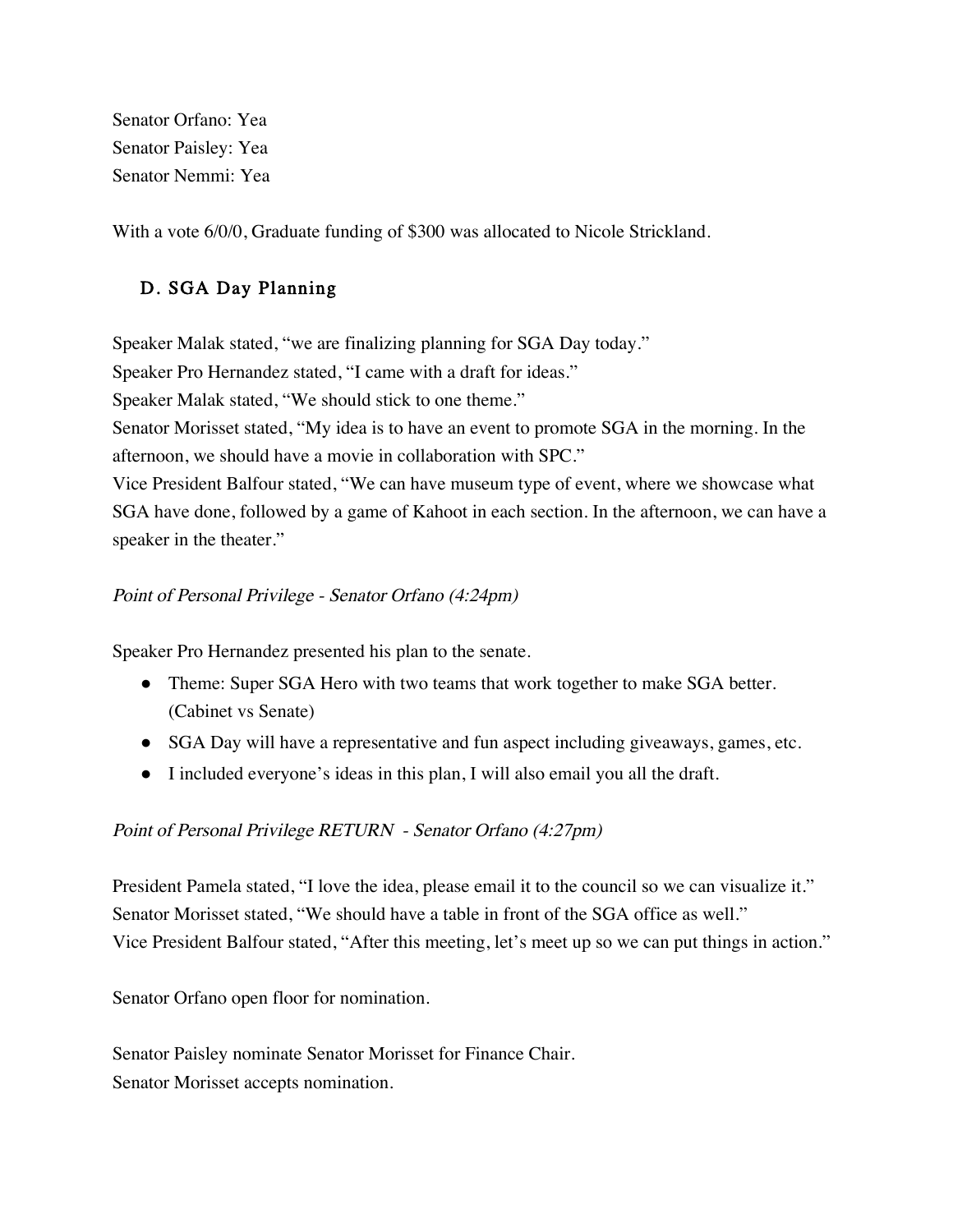Speaker Malak granted 3 minutes for Senator Morisset to present herself follows by 3 minutes of Q/A.

Senator Morisset presented herself.

Senator Paisley move to extend Q/A for 10 minutes. Senator Nemmi Seconds.

ROLL CALL: Speaker Malak: Yea Senator Hernandez: Yea Senator Morisset: Abs Senator Orfano: Yea Senator Paisley: Yea Senator Nemmi: Nay

With a vote of  $4/1/1$ , Senator Morisset was appointed as Finance Chair.

Senator Orfano moves to extend the meeting to 10 minutes.

Senator Paisley seconds.

Motion Passes.

#### **DISCUSSION**

#### **A. Student Concerns**

Brian Levine stated, " I am here in regards to bayview signage, the campus have not done anything."

Vice President Balfour stated, "I met with Dr. Ortiz, he said that they are working on it." Brian Levine stated, "Also, Bayview is paying for the shuttle so that it can be free for residents. Since, it is free for students, do Bayview have to continue paying?"

Vice President Balfour stated, "Please schedule a meeting with me, President Ho Fung, and Ms. Christie so we can further discuss this"

#### **REPORTS**

**I. Student Advocacy Chair's Report**

Senator Nemmi..